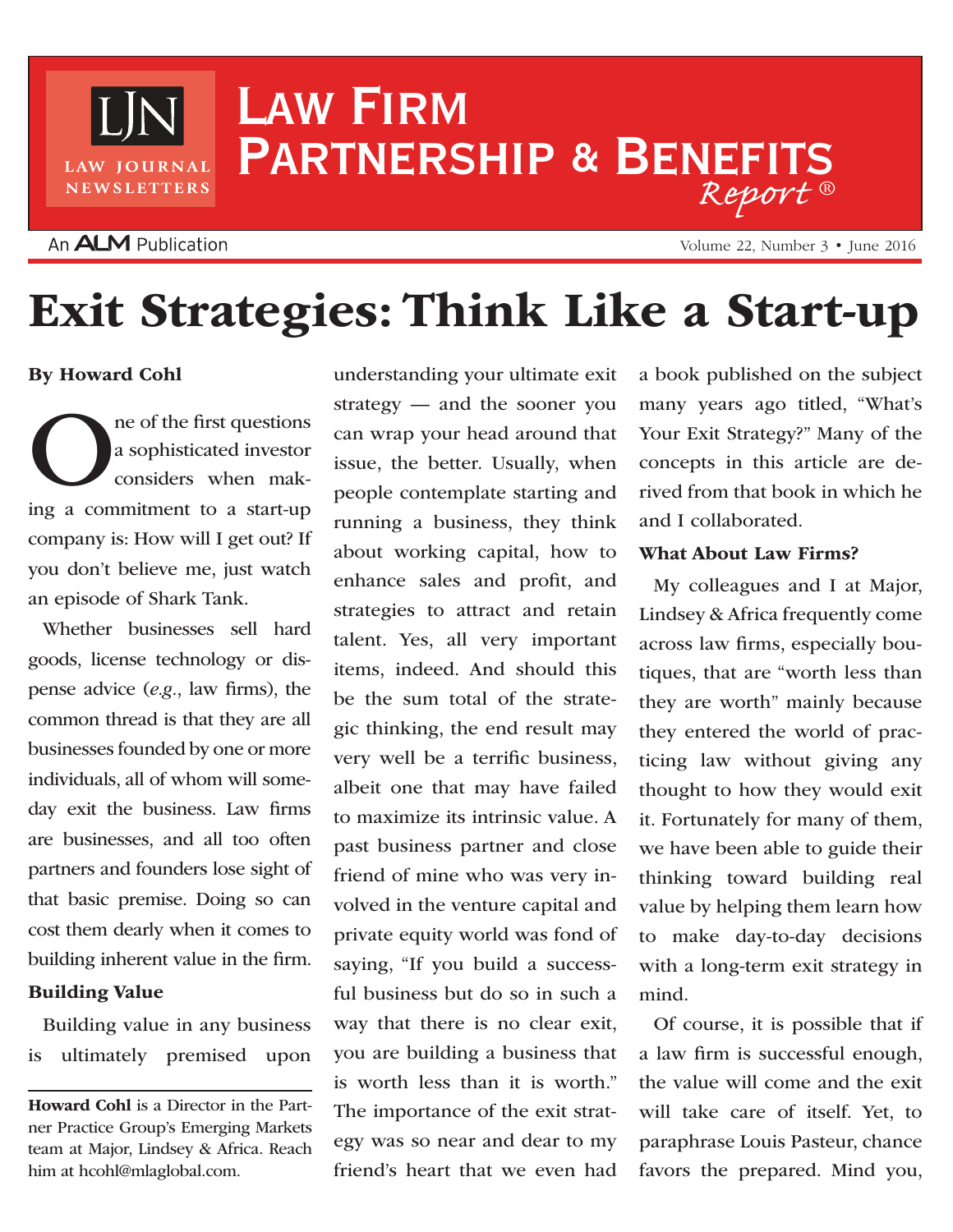it's not just law firms that find themselves in this quandary, but nearly every service-sector enterprise that was established and built only with profit in mind, not value.

Law firms are unique structures in and of themselves and thus not all of the tried and true exit strategies of, say, the next generation of Silicon Valley start-ups are applicable. For example, law firms cannot go public (unless you happen to be in Australia) nor can they be owned by outside investors (unless you fall into a narrow exception in DC). Sorry, there goes the IPO or the sale to a private equity firm! Alas, the purpose of this article is not to plan for an exit strategy per se, but rather to offer ways to think in terms of building value via an understanding of the exit strategy process and to recognize how the exit strategy fits into day-to-day decision-making.

To start, let's briefly discuss five basic exit strategies that may be applicable to law firms:

### *1. Sale/Merger to a Strategic Acquirer*

This is perhaps the most common exit strategy for a law firm. Here, the acquisition is done either to augment an existing business or strengthen the value of the whole, especially when the merger is of equals. Often, much can be gained simply by eliminating duplicative overhead, as the combined entity does not need two CFOs, two office managers, two separate billing systems, etc. More often, the real synergy comes by leveraging complementary practice areas in order to provide more services to clients, such as when a litigation shop merges with a corporate transaction boutique. A strategic acquirer can benefit from both the intrinsic value and specific synergies that result from the transaction.

The key to being an attractive merger candidate is advance planning and viewing the possibility of a future merger from "day one." When my aforementioned friend was with Philip Morris many years ago, the company acquired Clark Chewing Gum and built a beautiful new manufacturing plant. After several years, they decided to sell the company. However, they couldn't sell the business for the optimal amount. Why? Because they built their new chewing gum manufacturing plant smack dab in the center of their existing tobacco facility and integrated all their cigarette logistics into the new plant. This same general thinking by analogy holds true with law firms. Imagine thinking about the type of firm you want to merge with but then realizing your clients are all in conflict.

While you are formulating the type of firm you want to build is the ideal time to think about mergers, not when you are already fully grown. If a merger is your preferred exit, start thinking today about possible suitors, begin to recognize their needs, identify their gaps and build your practice accordingly. Be wary about "building your manufacturing plant in an area that no one else can use."

#### *2. Employee Sale*

Selling a business to trusted employees occurs frequently, especially with small law firms. Employee sales are often unique in one key respect: While the buyers have an intimate understanding of the business and its value, they typically lack the capital to make an outright acquisition. As a result, the owners usually need to be a bit more creative in structuring their compensation to be paid out over time and out of profits from the firm. We see this frequently with law firms where the founders have simply had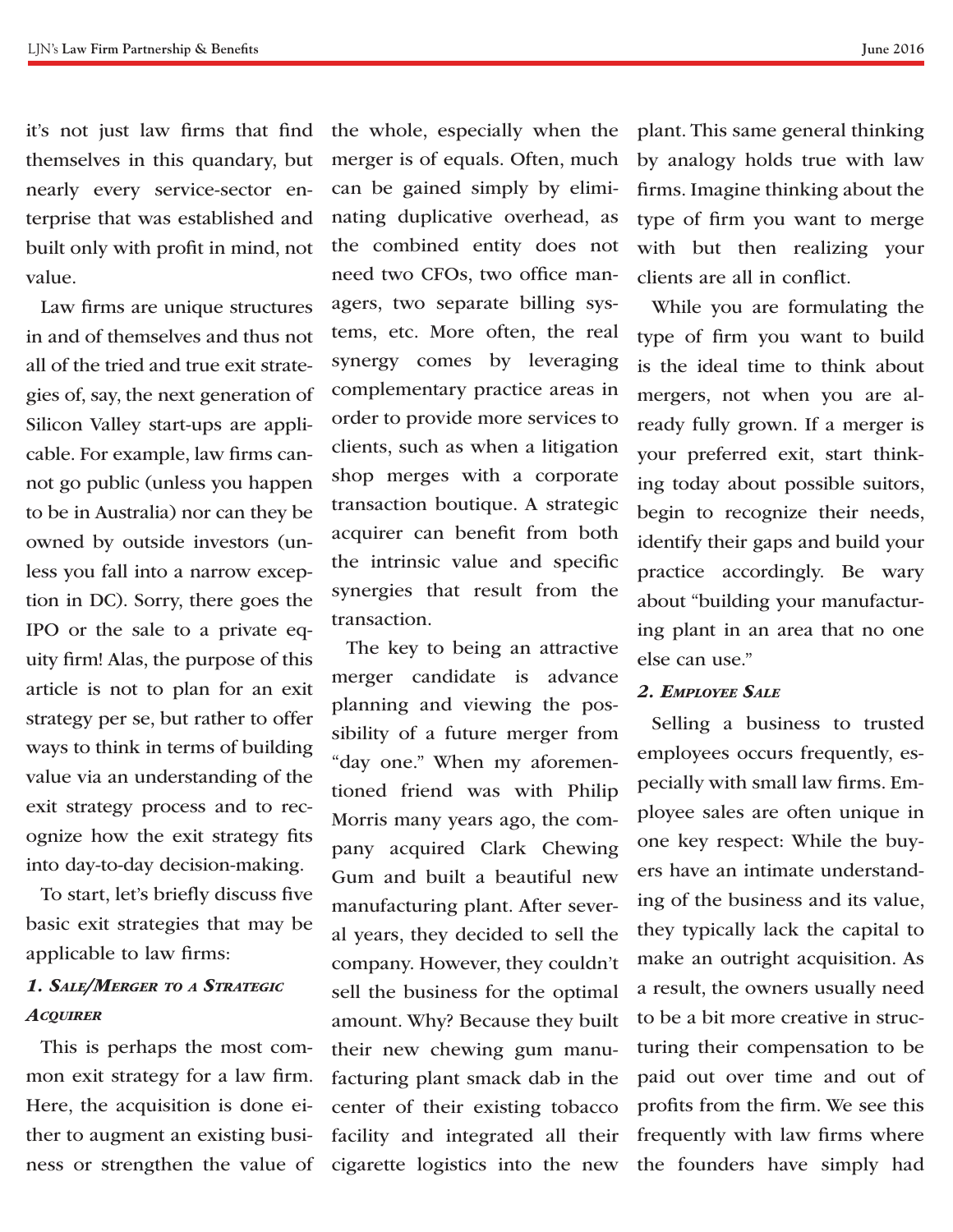to groom a successor in whom they have confidence to be successful.

#### *3. Dissolve Slowly*

Sometimes, the sum of a business is not more valuable than the parts, and like a used car, the "parts" are sold off piecemeal from time to time until there is nothing left. While it is possible a law firm could sell off practice groups one at time to other firms, it is rather unlikely. So, for purposes of this article, we'll lump this strategy with going public and selling to a financial buyer and forget about it.

#### *4. Take It to the Grave*

Many people simply plan on working until they die, or rather, they end up working until they die because they had not developed any other plan. Nothing wrong with this strategy when planned — and hopefully far enough in advance so that employees and family members are not left in the lurch come judgment day. I recently came across a seasoned employee benefits practitioner who founded his firm when ERISA was a new practice area. As the sole shareholder, he built a solid reputation and nice cash-flowing business.

enough and had the forethought Now, up in years with a diminishing albeit profitable practice and no identified successor in place, he's left with a business that is most likely "worth less than it is worth."

#### *5. Shut the Doors*

Clearly, shutting the doors of a practice is the exception to the general rule that exits are best planned, but reality can be harsh at times. No one goes into business with the dream of shutting down. As Mike Tyson said, "Everyone has a plan until they get punched in the mouth." The recent example of the Burleson Law Firm is a prime example. As extensively covered in the trades, it was reported that its \$20 million business couldn't support its \$40 million infrastructure. In those instances, the exit strategy becomes one of shutting the doors and salvaging as much as possible, be it assets, goodwill, reputation, etc. I've included this as a strategy to illustrate two points: 1) just because the Grim Reaper comes knocking doesn't necessarily mean that all value goes up in smoke; and 2) exit strategies can evolve and change over time—voluntarily and involuntarily; they have to be reviewed frequently.

Granted, not all exit strategies apply to all instances. There are dramatic differences between boutique firms and, say, the Am-Law 100. But for the balance of this article, with the essential exit strategies now on the table, let's focus on those most applicable to boutique law firms  $-1$ ) merger; 2) sell to an employee; and 3) take it to the grave — and take a look at how these three exit strategies can impact day-to-day decision-making with respect to driving revenue and hiring.

Bear in mind that the exit strategy decision process is, to a high degree, guided by preference and personality. Some people want to just work for themselves and not answer to anyone. Others want to build something big and lasting. Others want simply to make money. And others really take pride in creating jobs for others. Once you know what drives you to get up in the morning, the exit strategy thought process ought to become more apparent.

#### Driving Revenue

Of course, every firm needs to enhance revenue. But the question is, at what cost? To limit the variables, let's assume a boutique, single shareholder firm with a management-side labor and